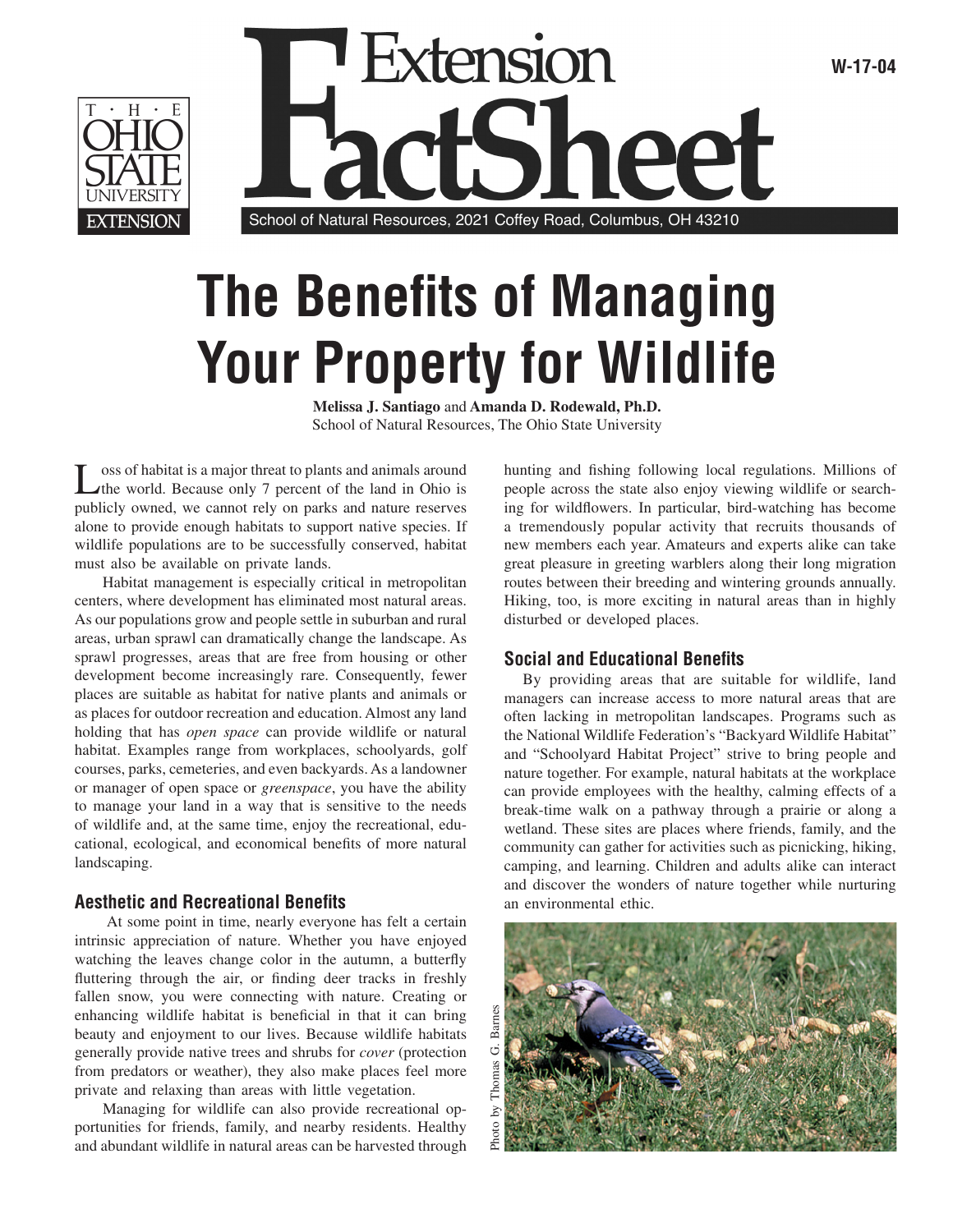#### **Examples of Programs that Provide Opportunities to Interactively Learn about Nature and Wildlife**

**National Wildlife Federation** *Backyard Wildlife Habitat Community Wildlife Habitat Schoolyard Habitat Project*

**www.nwf.org**

**Ohio Department of Natural Resources** *Project WILD Project Learning Tree* **www.dnr.state.oh.us**

**Boy Scouts of America www.bsa.scouting.org**

**Girl Scouts of the USA www.girlscouts.org**

 Wildlife habitats and natural areas on your property also can provide your company or agency with opportunities for public relations and interacting with nearby residents. Children from local schools can be invited to participate in active habitat management, such as tree or wildflower planting or building nest boxes. Similarly, schools can be given specific areas to design and implement a wildlife habitat management plan. Schoolchildren benefit by learning about nature, ecology, and wildlife management, while landowners gain visibility within the community and get additional help. Organizing clean-ups in neighborhoods and natural areas is another way to foster relationships between land-managers and members of the community, while benefiting the environment.

## **Ecological Benefits**

There are many ecological benefits to managing land for wildlife. In general, land that is suitable for native plants and animals also is healthy for people. In *riparian zones*, the regions along streams, natural vegetation provides corridors for wildlife and valuable streamside habitat for birds, amphibians, and mammals. Natural vegetation in riparian buffers filters pollutants from surface run-off, stabilizes the stream bank, shades the stream, and drops leaves that provide a base level for the food chain. Wetland ecosystems provide habitat for numerous species, such as frogs and dragonflies, as well as reduce the risk of flood damage, help to control run-off, and buffer shorelines against erosion. Wetlands also are capable of filtering many pollutants from our waters.

Other ecosystems provide ecological services too. Prairies filter chemicals and prevent soil erosion. Forests produce oxygen and are essential in removing carbon dioxide from the air. Currently, much ongoing research is focusing on carbon sequestration by forests and its impact in reducing global warming. By providing these and other types of wildlife habitat, one helps to ensure that essential processes within the ecosystem do not diminish and people continue to have cleaner water, air, and food sources.

Every species serves a function that, to some extent, affects its surrounding community and ecosystem, including humans. For example, many birds, such as blue jays, disperse acorns and other seeds throughout the landscape, making it possible for plants to become established. Bats, which consume up to 3,000 insects a night, may reduce the numbers of mosquitoes around your property. Similarly, insectivorous birds can benefit trees by consuming insects living on bark, leaves, or branches. Earthworms, beetles, and some rodents turn over the soil and recycle nutrients. Ecologists are continually learning about new complex relationships among organisms and their environment.

## **Economic Benefits**

Maintaining wildlife habitat or other natural areas can be a cost-effective approach to land management. Planting a *shelterbelt* (rows of strategically placed evergreens, deciduous trees, and shrubs to reduce wind and erosion) creates habitat for wildlife, and provides the landowner with economic benefits as well. Properly designed shelterbelts, especially over 10 rows wide, offer shade and reduce air conditioning costs throughout the warm season. During the winter months, they serve as a windbreak, reducing heating costs by as much as 30 percent. Additionally, the shrub layer catches drifting snow, lessening the need to invest time and money in snow removal (Note: Local Soil and Water Conservation Districts [SWCD] and state forestry departments can offer advice in designing your shelterbelt and provide most of the plant species you will need). Furthermore, planting trees on your land usually increases property values by thousands of dollars.

You also may want to decrease your amount of lawn in favor of a more sustainable, heterogeneous landscape. Traditional turf is often expensive and time-consuming to maintain. Americans spend approximately \$30 billion each year maintaining lawns, with individuals devoting an average of 65 hours per year to mowing. Native plants are generally less timely and costly to maintain since they are well suited to local moisture and soil conditions. Choosing drought-tolerant and sun-loving species, like many native prairie flowers, can greatly reduce water and fertilizer demands. Prairies and meadows are excellent wildlifefriendly alternatives that can be less costly and not as laborintensive. Although establishing a prairie can be a bit more expensive initially, savings can be substantial over time. For instance, some companies report spending as much as \$9,750 per acre for five years of intensive turf management versus \$5,630 an acre for five years of low-maintenance wildflowers. Furthermore, planting pest-resistant native vegetation and attracting insectivores such as bats, toads, and certain species of birds and mammals may eliminate the need to purchase costly insecticides for the yard.

There may be economic incentives to marketing your "wildlife-friendly" management approaches. With each year, more consumers and clientele prefer to deal with socially and environmentally responsible businesses. Venues providing recreational and outdoor activities may benefit the most from these trends. In some areas, bed-and-breakfast enterprises that